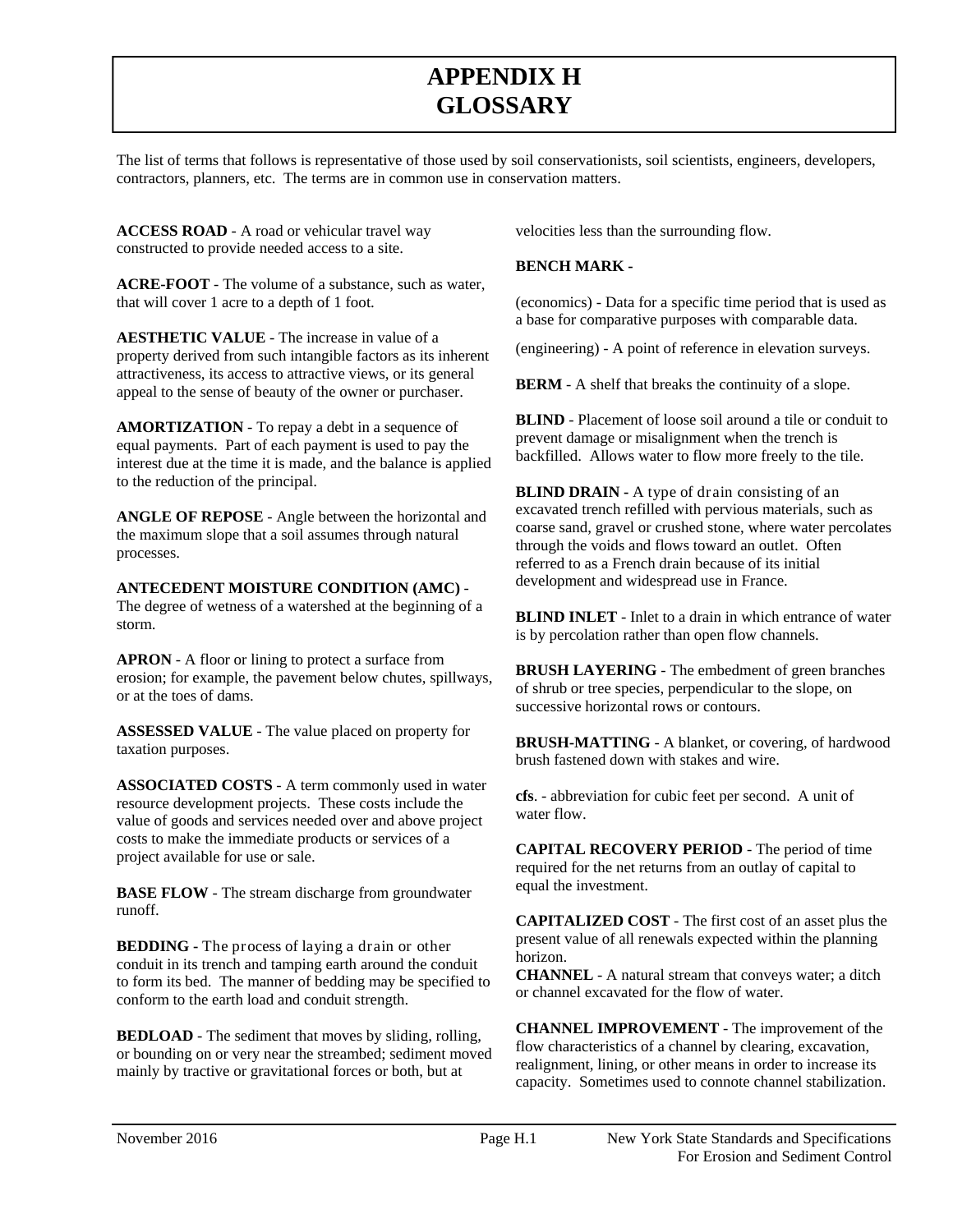**CHANNEL STABILIZATION** - Erosion prevention and stabilization of velocity distribution in a channel using jetties, drops, revetments, vegetation, and other measures.

 **COMPACTION** - To unite firmly; the act or process of becoming compact, usually applied in geology to the changing of loose sediments into hard, firm rock. With respect to construction work with soils, engineering compaction is any process by which the soil grains are rearranged to decrease void space and bring them into closer contact with one another, thereby increasing the weight of solid material per cubic foot.

**CONDUIT** - Any channel intended for the conveyance of water, whether open or closed.

**CONIFER** - A tree belonging to the order of Coniferea, usually evergreen, with cones and needle-shaped or scalelike leaves and producing wood known commercially as "soft wood".

 **CONSERVATION** - The protection and improvement of natural resources.

 to develop and carry out a program of soil, water, and **CONSERVATION DISTRICT** - A public organization created under state enabling law as a special purpose district related resource conservation, use, and development within its boundaries; usually a subdivision of state government with a local governing body and always with limited authorities. Often called a soil conservation district or a soil and water conservation district.

#### **CONTOUR** -

- 1. An imaginary line on the surface of the earth connecting points of the same elevation.
- 2.A line drawn on a map connecting points of the same elevation.

**CONTOUR INTERVAL** - The vertical distance between contour lines.

**CONTOUR MAP** - A map that shows the shape of the surface features of the ground by the use of contours.

 **CONTOUR WATTLING** - The packing of lengths of bundles of twigs or tree whips into a continuous length, partially buried across a slope at regular contour intervals and supported on the downhill side by stakes.

#### **CREST -**

1. The top of a dam, dike, spillway, or weir, or other water barrier or control.

 2.The summit of a wave or peak of a flood.

**CRITICAL SITE** - A sediment producing, highly erodible, or severely eroded area or site.

 discharge changes from tranquil to rapid flow; that velocity **CRITICAL VELOCITY** - Velocity at which a given in open channels for which the specific energy (sum of the depth and velocity head) is a minimum for a given discharge.

**CROSS-SECTION** - A drawing that shows the features that would be exposed by a vertical cut through a man-made or natural structure or area.

**CROWN** (forestry) - The upper part of a tree, including the branches and foliage.

 which 1 cubic foot of fluid passes a measuring point in 1 **CUBIC FOOT PER SECOND** - Rate of fluid flow at second. (Abbr. cfs.) (Syn. Second-foot; CUSEC.) See **cfs.** 

**CUT** - Portion of land surface or area from which earth has been removed or will be removed by excavation; the depth below original ground surface to excavated surface.

**CUT-AND-FILL** - Process of earth moving by excavating part of an area and using the excavated material for adjacent embankment or fill areas.

### **CUTOFF** -

- 1. Wall, collar, or other structure, such as a trench, filled with relatively impervious material intended to reduce seepage of water through porous strata.
- 2.In river hydraulics, the new and shorter channel formed either naturally or artificially when a stream cuts through the neck of a band.

**DEBRIS DAM** - A barrier built across a stream channel to retain rock, sand, gravel, silt, or other material.

 **DEBRIS GUARD** - Screen or grate at the intake of a channel, draine, or pump structure for the purpose of preventing debris from entering.

**DECIDUOUS PLANT** - A plant that sheds all of its leaves every year at a certain season. **DEGRADATION** - To wear down by erosion, especially through stream action.

**DEPOSIT** - Material left in a new position by a natural transporting agent, such as water, wind, ice, or gravity, or by the activity of man.

**DESIGN STANDARDS -** Standards of construction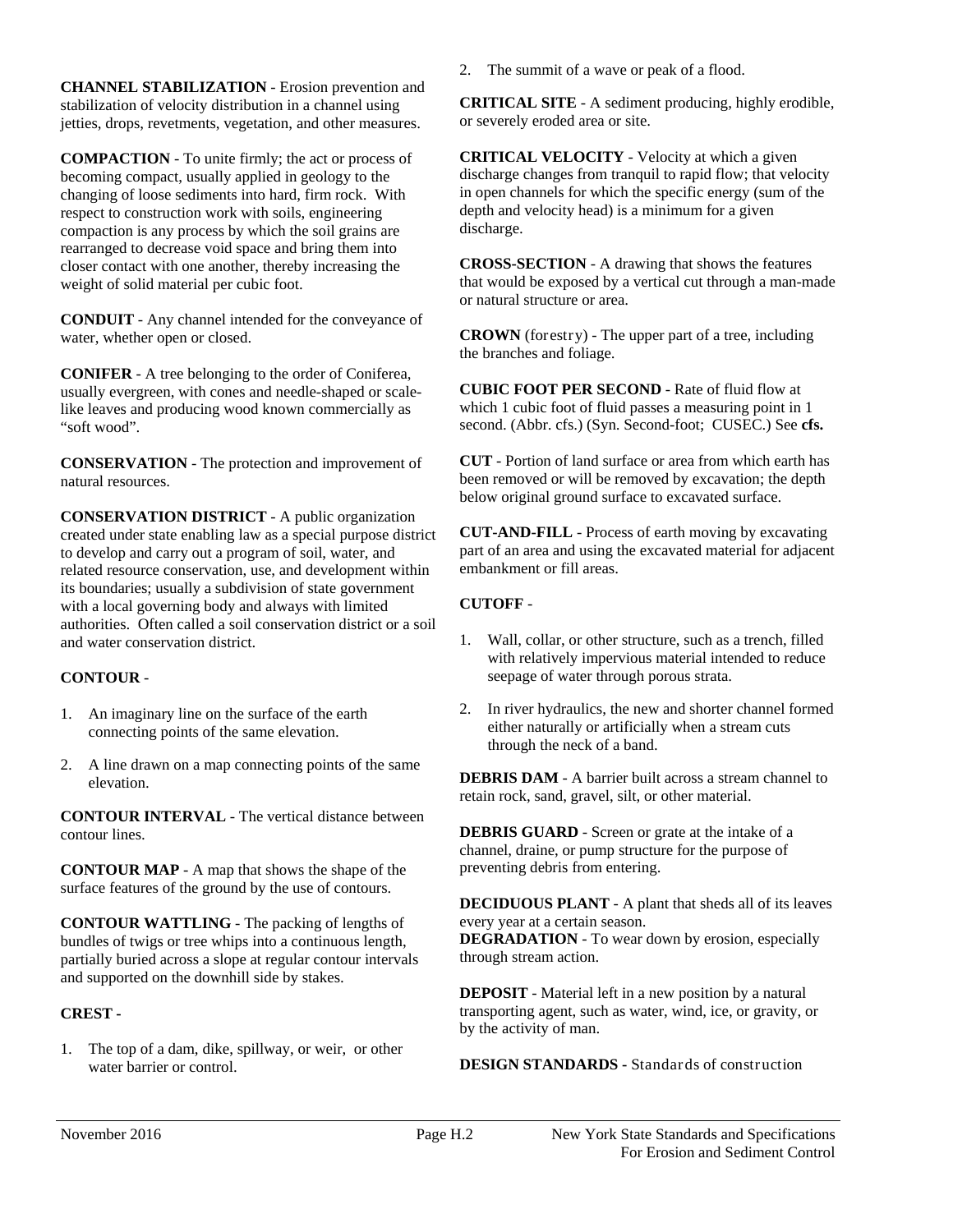governing the size, shape, and relationship of spaces in any structure, which will control soil erosion and sedimentation.

**DESIGN STORM - A given rainfall amount, areal** distribution, and time distribution, used to estimate runoff. The rainfall amount is for a given frequency (25-year, 50 year, etc.).

 **DE-SILTING AREA** - An area of grass, shrubs, or other field, or other area needing protection from sediment vegetation used for inducing deposition of silt and other debris from flowing water, located about a stream, pond, accumulation. See Filter Strip.

**DETENTION DAM** - A dam constructed for the purpose of temporary storage of stream flow or surface runoff and for releasing the stored water at controlled rates.

**DIKE** - An embankment to confine or control water, especially one built along the banks of a river to prevent overflow of lowlands; a levee.

**DISCHARGE** - Rate of flow, specifically fluid flow; a volume of fluid passing a point unit time, commonly expressed as cubic feet per second, million gallons per day, gallons per minutes, or cubic meters per second.

 calculate rate of flow of fluid in a conduit or through an velocity. Common units are:  $Q = cubic$  feet per second, calculate the mean velocity, V, for uniform flow in pipes or **DISCHARGE FORMULA** (hydraulics) - A formula to opening. For steady flow discharge, Q=AV, wherein Q is rate of flow, A is cross sectional area, and V is mean  $A = square$  feet, and  $V =$  feet per second, respectively. To open channels, see Manning's formula.

**DIVERSION** - Channel constructed across the slope for the purpose of intercepting surface runoff; changing the accustomed course of all or part of the surface water drainage path. See Terrace.

**DIVERSION TERRACE** - Diversions, which differ from terraces in that they consist of individually designed channels across a hillside; may be used to protect bottomland from hillside runoff or may be needed above a terrace system for protection against runoff from an unterraced area. They may also divert water out of active gullies, protect farm buildings from runoff, reduce the number of waterways, and are sometimes used in connection with strip cropping to shorten the length of slope so that the strips can effectively control erosion. See Terrace.

**DRAINAGE** - The removal of excess surface water or groundwater from land by means of surface or subsurface drains.

**DRAINAGE AREA** - The area draining into a stream at a

 given point. The area may be of different sizes for surface runoff, subsurface flow and base flow, but generally the surface runoff area is used as the drainage area. See watershed.

**DRAINAGE DISTRICT** - A cooperative, self-governing public corporation created under state law to finance, construct, operate, and maintain a drainage system involving a group or land holding.

**DROP-INLET SPILLWAY** - Overfall structure in which the water drops through a vertical riser connected to a discharge conduit.

**DROP SPILLWAY** - Overfall structure in which the water drops over a vertical wall onto an apron at a lower elevation.

**DROP STRUCTURE** - A structure for dropping water to a lower level and dissipating surplus energy; a fall. A drop may be vertical or inclined.

### **EFFLUENT**-

- 1.The discharge or outflow of water from ground or subsurface storage.
- 2.The fluids discharged from domestic, industrial, and municipal waste collection systems or treatment facilities.

**ERODIBILITY (OF SOIL)** - The 'K' value in RUSLE expresses the average long-term soil and soil profile response to the erosive powers of rain storms.

 running water, wind, ice, or other geological agents, **EROSION** - The wearing away of the land surface by including such processes as gravitational creep.

- and, over short periods, removes the soil from this a. **GULLY EROSION-** The erosion process whereby water accumulates in narrow channels narrow area to considerable depths, ranging from 1 to 2 feet to as much as 75 to 100 feet.
- b.**RILL EROSION** An erosion process in which numerous small channels only a few inches deep are formed; occurs mainly on recently cultivated soils. See Rill.
- c. **SHEET EROSION** The removal of a fairly thin, uniform layer of soil from the land surface by runoff water.

**EROSIVITY (OF SOIL)** - The 'R' value in RUSLE expresses the interrelationships of the raindrop energy times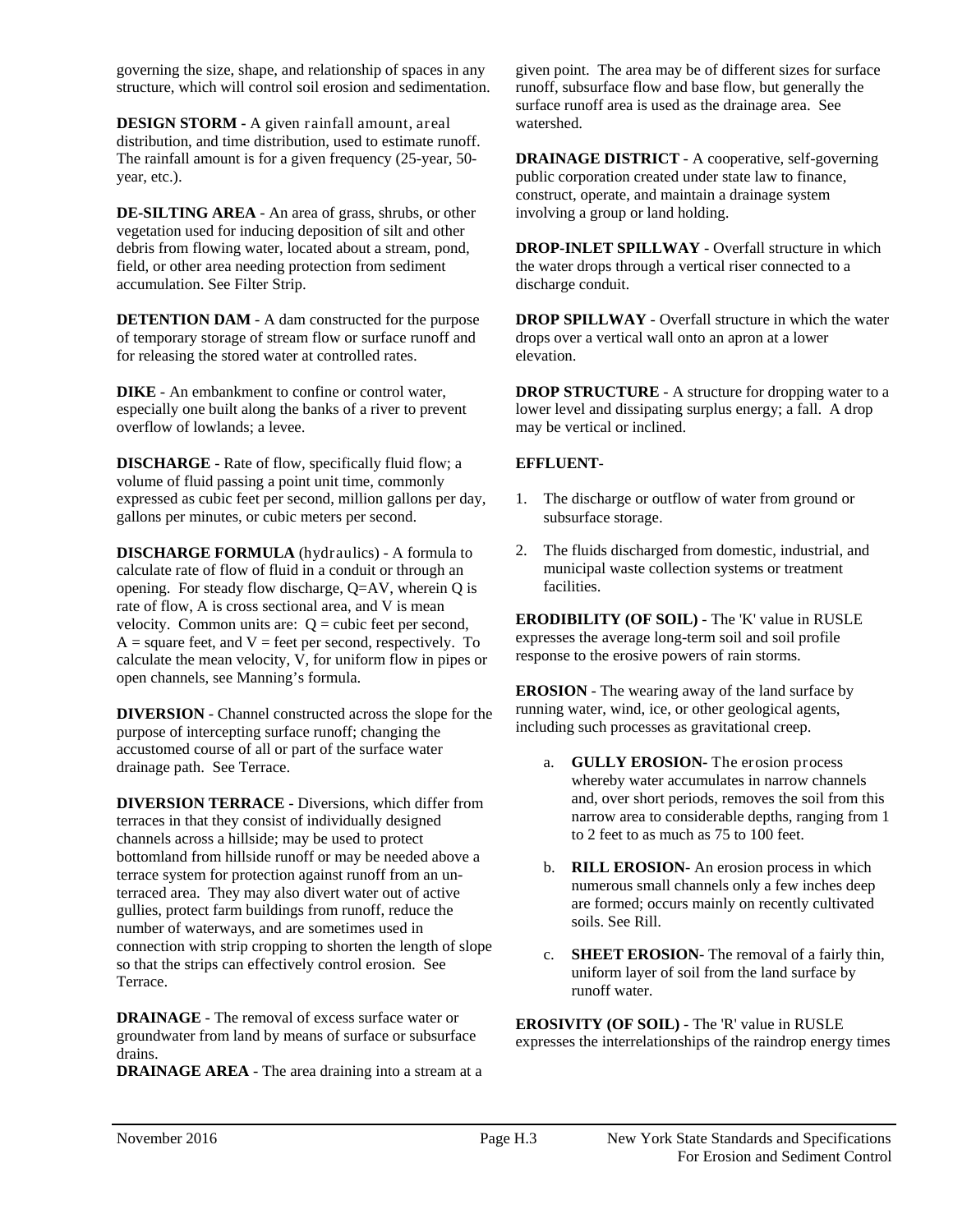the 30-minute rainfall intensity.

**EUTROPHICATION** - A means of aging lakes whereby aquatic plants are abundant and waters are deficient in oxygen. The process is usually accelerated by enrichment of waters with surface runoff containing nitrogen and phosphorus.

**EVAPOTRANSPIRATION (ET) -** Plant transpiration plus evaporation from the soil. Difficult to determine separately, therefore used together as a unit for study.

**FALLOW** - Cropland plowed, but not seeded during one or more growing seasons; cropland left idle may be a normal part of the cropping system for weed control, water conservation, soil conditioning, etc.

 to retard flow of runoff water, causing deposition of **FILTER STRIP** - Strip of permanent vegetation designed transported material, thereby reducing sediment flow. See **Desilting Area**.

**FINISHED GRADE** - The final grade or elevation of the ground surface conforming to the approved grading plan.

**FLOOD FRINGE** - That portion of the floodplain subject only to shallow inundation and low velocity flow of flooding water.

 periodic, temporary inundation by stream flow or tidal **FLOODPLAIN** - Normally dry land areas subject to overflow. Land formed by deposition of sediment by water; alluvial land.

**FLOODPLAIN MANAGEMENT** - The wise use of floodplains so as to reduce human suffering, property damage, and habitat loss resulting from floods and to lessen the need for expensive flood control structures, such as dams and reservoirs.

 damaging, or potentially damaging, increases in flood **FLOODWAY** - That portion of the floodplain required to store and discharge floodwaters without causing significant heights and velocities.

 and the top of restraining banks or structures provided to **FREEBOARD** (hydraulics) - Vertical distance between the maximum water surface elevation anticipated in design prevent overtopping because of unforeseen conditions.

 frequency flood should be equaled or exceeded in size, on **FREQUENCY** - An expression or measure of how often a hydrologic event of given size or magnitude should, on the average, be equaled or exceeded. For example, a 50-year the average, only once in 50 years. In drought or deficiency studies, it usually defines how many years will, on the

average, be equal to or less than a given size or magnitude.

 comprehensive plan may be considered as functional plans. **FUNCTIONAL PLAN** - A plan for one element, or closely related elements of a comprehensive plan, for example, transportation, recreation, and open spaces. Such plans, of necessity, should be closely related to the land use plan. Plans that fall short of considering all elements of a Thus, resource conservation and development plans and watershed project plans should be considered as functional plans.

**GABION** - A galvanized wire basket filled with stone used for structural purposes. When fastened together, gabions are used as retaining walls, revetments, slope protection and similar structures.

 lowering of the channel grade. **GRADE STABILIZATION STRUCTURE** - A structure for the purpose of stabilizing the grade of a gully or other watercourse, thereby preventing further head-cutting or

**GRASSED WATERWAY** - A natural or constructed waterway, usually broad and shallow, covered with erosion resistant grasses, used to conduct surface water; can reduce velocity and filter water.

**GRAVEL ENVELOPE** - Selected aggregate placed around the screened pipe section of well casing or a subsurface drain to facilitate the entry of water into the well or drain.

**GRAVEL FILTER** - Graded sand and gravel aggregate placed around a drain or well screen to prevent the movement of fine materials from the aquifer into the drain or well.

**GRUBBING** - The removal of stumps and root material from the soil mantle.

 **GULLY** - A channel or miniature valley cut by concentrated runoff but through which water commonly uniform width. The distinction between gully and rill is one lesser depth and would be smothered by ordinary tillage or flows only during and immediately after heavy rains or during the melting of snow. A gully may be dendritic or branching or it may be linear, rather long, narrow, and of of depth. A gully is sufficiently deep that it would not be obliterated by normal tillage operations, whereas a rill is of low impact grading.

 sesquioxides, or calcium carbonate. The hardness does not **HARDPAN** - A hardened soil layer in the lower A or in the B horizon caused by cementation of soil particles with organic matter, or with materials such as silica,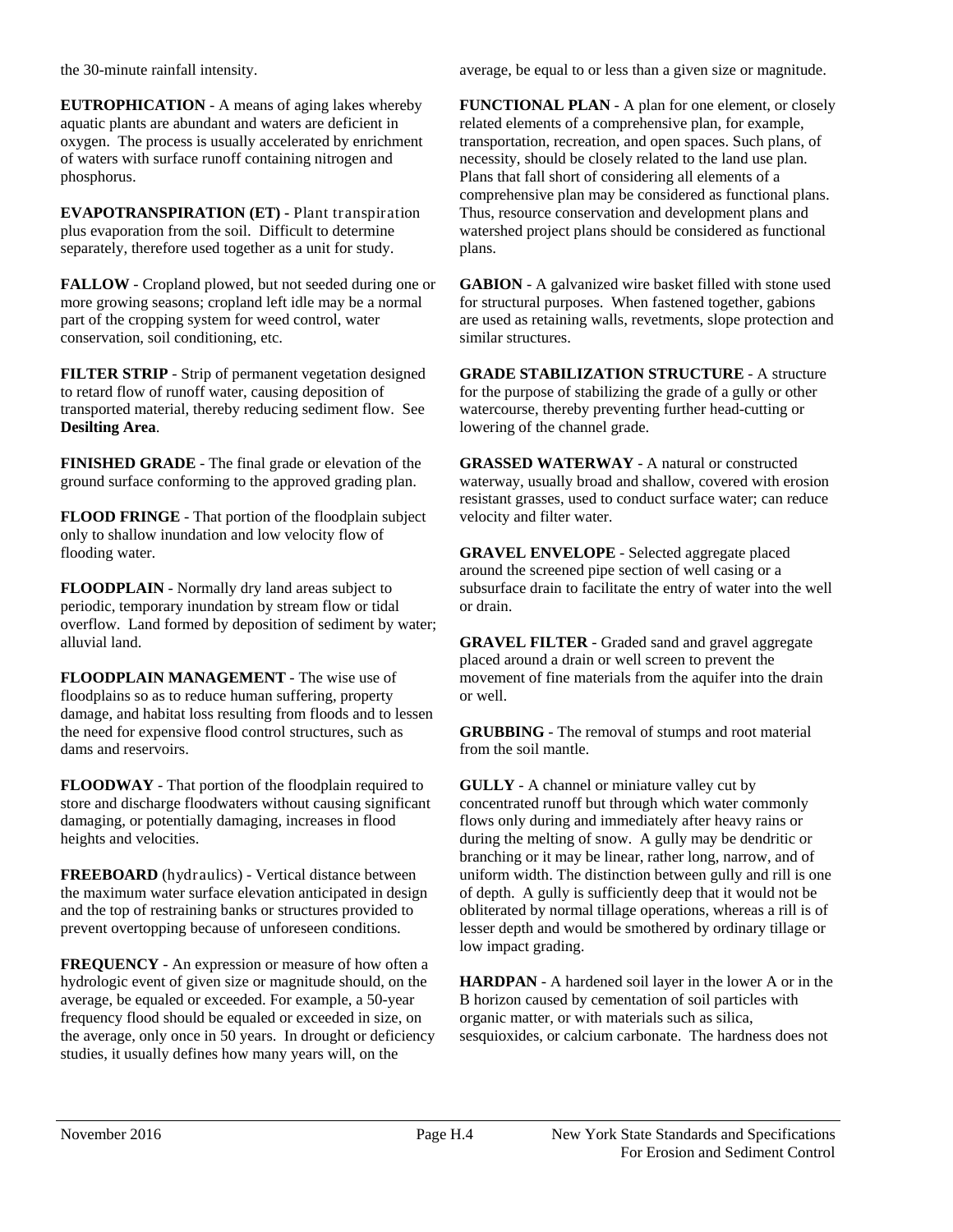change appreciably with changes in moisture content, and pieces of the hard layer do not slake in water.

 control of erosion in ditches, at cross drains, and on fills and **HIGHWAY EROSION CONTROL** - The prevention and road banks within a highway right-of-way. Includes vegetative practices and structural practices.

**HOOD INLET** - Entrance to a closed conduit that has been shaped to induce full flow at minimum water surface elevation.

#### **HORIZONS, MINERAL SOIL** -

A horizons are surface layers

B horizons are subsoil horizons  $<sup>1</sup>$ . They are designated</sup> as follows:

- B alone indicates some residual transformation or change in place, such as color.
- Bt indicates accumulations of translocated clay. Bx indicates a B horizon with fragipan characteristics such as firmness, brittleness and high density.

C horizons are substrata layer<sup>1</sup>; they consist of mineral material like or unlike the material from which the A & B horizons have formed and have been little affected by soil forming process. They are designated as follows:

- C alone indicates material like the material from which the A  $\&$  B horizons have formed.
- Cx indicates a C horizon of material like that of the A & B horizons but has the firm, brittle and dense characteristics of a fragipan.

 designations such as IIB, IIBt, IIBx, and IIC or IICx when <sup>1</sup> Roman numerals are prefixed to the appropriate horizon it is necessary to number a series of layers of unlike or contrasting material from the surface downward. Claverack is an example in which the A & B horizons have formed in sand and the underlying material is contrasting silty clay that is indicated as a IIC horizon.

**HYDRAULIC GRADE LINE** - In a closed conduit, a line joining the elevations to which water could stand in risers of vertical pipes connected to the conduit at their lower end and open at their upper end. In open channel flow, the hydraulic grade line is the free water surface.

**HYDROGRAPH** - A graph showing stage, flow, velocity, or other property of water with respect to time.

#### **HYDROLOGIC SOIL COVER COMPLEX** - A

combination of a hydrologic soil group and a type of cover.

 **HYDROLOGIC SOIL GROUP** - A group of soils having the same runoff potential under similar storm and cover conditions.

**HYDROLOGY** - The science that deals with the occurrence and movement of water in the atmosphere, upon the surface, and beneath the land areas of the earth. Rainfall intensities, rainfall interception by trees, effects of crop rotation on runoff, floods, droughts and the flow of springs and wells, are some of the topics studied by a hydrologist.

**HYDROSEEDING** - The dissemination of seed hydraulically in a liquid medium; mulch, lime, and fertilizer can be incorporated into the sprayed mixture.

 **IMPERVIOUS SOIL -** A soil through which water, air or roots cannot penetrate. No soil is impervious to water and air without significant impact or compaction.

 **IMPOUNDMENT -** Generally, an artificial collection or storage of water, as a reservoir, pit, dugout, sump, etc.

**INDUSTRIAL PARK** - A tract of land, the control and administration of which are vested in a single body, suitable for industrial use because of location, topography, proper zoning, availability of utilities, and accessibility to transportation.

**INFILTRATION** - Rainfall minus interception, evaporation, and surface runoff. The part of rainfall that enters the soil.

**INFILTRATION RATE** - A soil characteristic determining or describing the maximum rate at which water can enter the soil under specified conditions, including the presence of an excess of water.

**INITIAL ABSTRACTION (I<sub>a</sub>) - When considering** surface runoff,  $I_a$  is all the rainfall before runoff begins. When considering direct runoff, I<sub>a</sub> consists of interception, evaporation and the soil-water storage that must be exhausted before direct runoff may begin.

 residue surfaces and finally absorbed, evaporated, or **INOCULATION** (OF SEEDS) - The addition of nitrogen fixing bacteria (inoculant) to legume seeds or to the soil in which the seeds are to be planted; the bacteria take free nitrogen from the air and make it available to the seeds. **INTERCEPTION** - Precipitation retained on plant or plant sublimated. That which flows down the plant to the ground is called "stem flow" and not counted as true interception.

**INTERMITTENT STREAM** - A stream, or portion of a stream, that flows only in direct response to precipitation. It receives little or no water from springs and no long term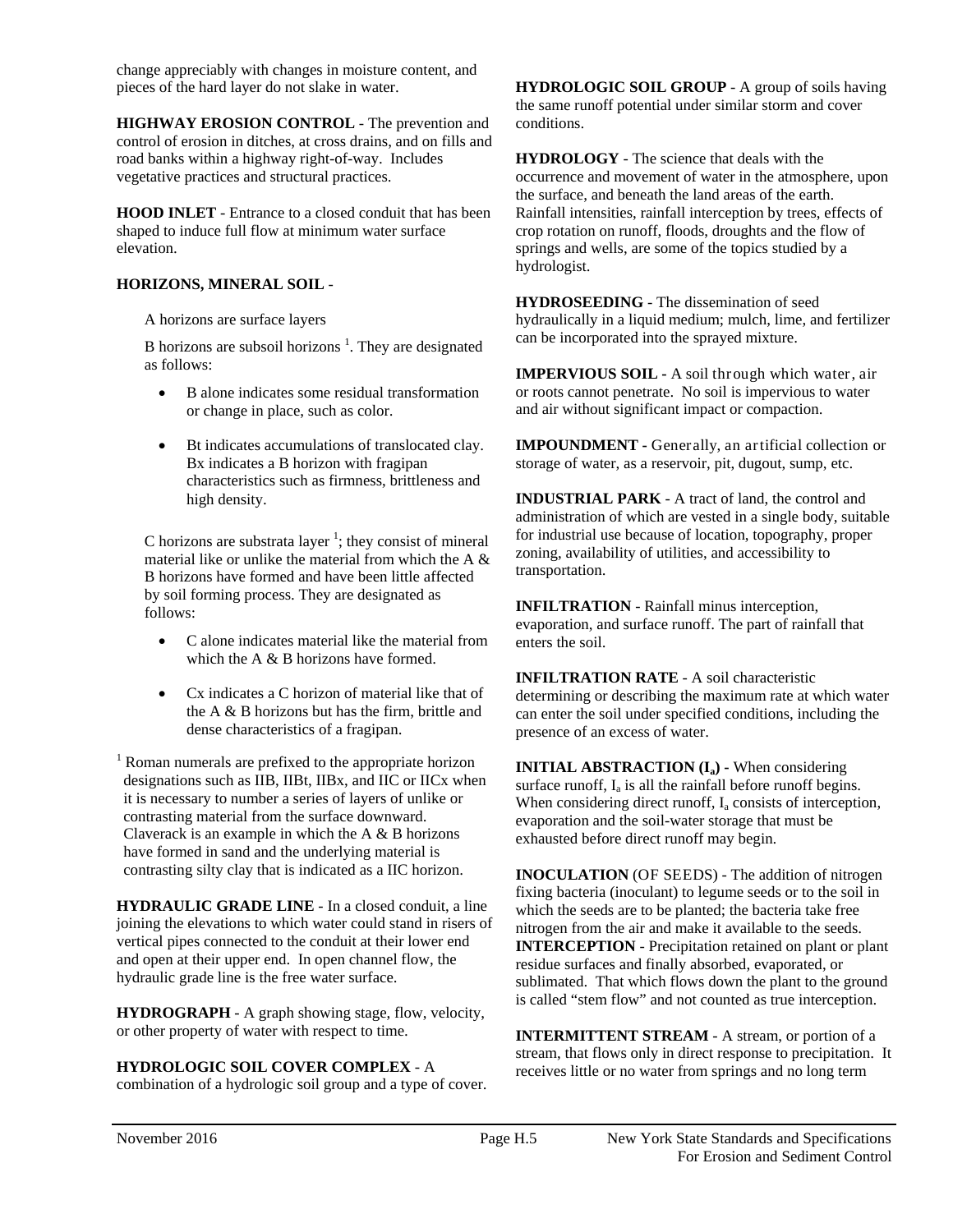stream, or channel, is dry for some part of the year, usually continued supply from melting snow or other sources. The during the dry months.

**ISO-ERODENT VALUE** - A term used to correlate areas of equally erosive average annual rainfall.

**LANDSCAPE** - All the natural features, such as fields, hills, forests, water, etc., that distinguish one part of the earth's surface from another part, usually that portion of land or territory which the eye can comprehend in a single view, including all of its natural characteristics.

**LIME, AGRICULTURAL** - A soil amendment consisting principally of calcium carbonate, but including magnesium carbonate and perhaps other materials, used to furnish calcium and magnesium as essential elements for the growth of plants and to neutralize soil acidity.

 **LINING** - A protective covering over all or part of the perimeter of a reservoir or a conduit to prevent seepage losses, withstand pressure, resist erosion, and reduce friction or otherwise improve conditions of flow.

 **LIVE STAKING** - Utilizing vegetative cover for the control of erosion and shallow sliding by means of willow or poplar cuttings that root easily and grow rapidly under certain conditions.

pipeline: **MANNING'S FORMULA** (hydraulics) - A formula used to predict the velocity of water flow in an open channel or

pipeline:<br>  $V=[(1.486) (r^{2/3})(s^{1/2})]/n$ <br>
Where:

 $V =$  the mean velocity of flow in feet per second;

 $r =$  the hydraulic radius;

 uniform flow, the slope of the channel in feet per foot;  $s =$  the slope of energy gradient or, for assumed and

n = the roughness coefficient or retardance factor of the channel lining.

#### **MUCK SOIL** -

- $1_{-}$ 1.An organic soil in which the organic matter is well decomposed (USA usage).
- 2.A soil containing 20 to 50 percent organic matter.

**MULCH** - A natural or artificial layer of plant residue or

other materials, such as sand or paper, on the soil surface.

**NETTING** - Plastic, paper, cotton, or other material used to hold mulch on the soil surface.

 **OUTLET** - Point of water disposal from a stream, river, lake, tidewater, or artificial drain.

#### **PARTICLE SIZE CLASSES FOR FAMILY**

 **GROUPINGS** (as used in the Soil Classification System of the National Cooperative Soil Survey in the United States) - Various particle size classes are applied to arbitrary control sections that vary according to the depth of the soil, presence or absence of argillic horizons, depth to paralithic or lithic contacts, fragipans, horizons. No single set of particle size classes is appropriate as a family grouping for all kinds of soil. The classification tabulated below provides a choice of several particle size classes.

- coarser that 2 millimeters, with enough fines to fill interstices larger than 1 millimeter; fraction less than 2 1. Sandy-Skeletal - More than 35 percent, by volume, millimeters is as defined for the sandy class.
- coarser that 2 millimeters, with enough fines to fill interstices larger than 1 millimeter; fraction less than 2 2. Loamy-Skeletal - More than 35 percent, by volume, millimeters is as defined for loamy classes.
- 3. Sandy Sands, except very fine sand, and loamy sands, except loamy very fine sand.
- 4a. Coarse Loamy- With less than 18 percent clay and more than 15 percent coarser than very fine sand (including coarse fragments up to 7.5 centimeters).
- 4b. Fine-Loamy- With more than 18 percent clay but less than 35 percent clay and more than 15 percent coarser than very fine sand (including coarse fragments up to 7.5 centimeters).
- 4c. Coarse-Silty- With less than 18 percent clay and less than 15 percent coarser than very fine sand (including coarse fragments up to 7.5 centimeters).
- 4d. Fine-Silty- With more than 18 percent clay and less than 35 percent clay and less than 15 percent coarser than very fine sand (including coarse fragments up to 7.5 centimeters).
- 5a. Fine- With more than 35 percent clay but less than 60 percent clay.
- 5b. Very-Fine- With more than 60 percent clay.

 **PEAK FLOW** - The maximum instantaneous flow of water from a given storm condition at a specific location.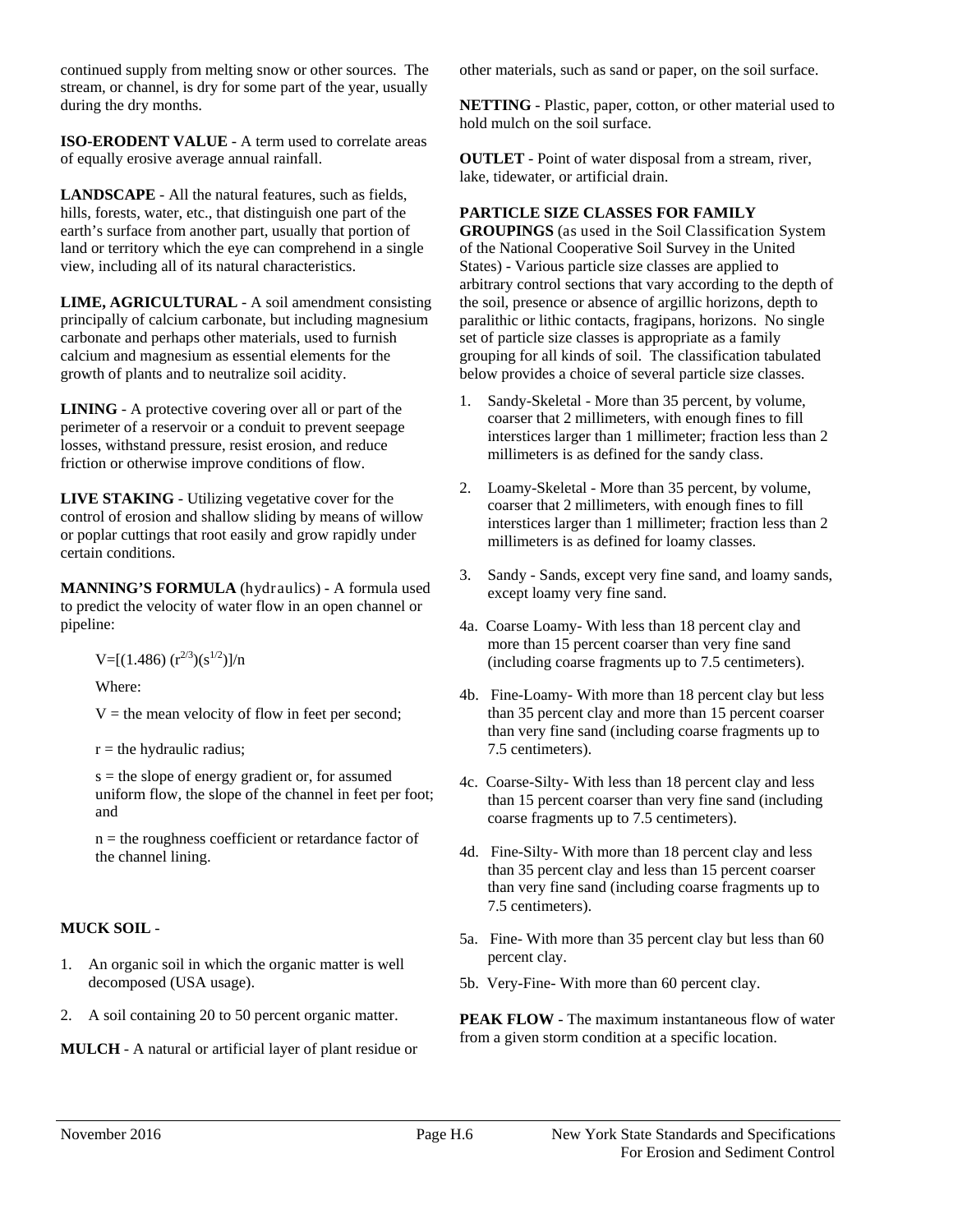**PEAT** - Dark brown residual material produced by the partial decomposition and disintegration of plants that grow in wet places.

**PERMEABILITY** - The quality of a soil horizon that enables water or air to move through it. Terms used to describe permeability are as follows: very slow, slow, moderately slow, moderate, moderately rapid, rapid, and very rapid.

 soil; neutral soil has a pH of 7; all pH values below 7 are **pH** - A numerical measure of the acidity or alkalinity of a acid, and all above 7 are alkaline.

 **PLANNED UNIT DEVELOPMENT** - A zoning classification permitting flexibility of site design by combining building types and uses in ways that would be prohibited by traditional zoning standards.

**PLAT OF SURVEY** - A scaled drawing identifying a parcel of real estate, prepared by a registered surveyor, including a legal description of the property and the dimensions of the physical improvements.

**RAINFALL INTENSITY** - The rate at which rain is falling at any given instant, usually expressed in inches per hour.

 waterways by resisting flow and aiding vegetation. **RECP** - Rolled erosion control products. These are manufactured rolls of material used to protect slopes and/or

**RETARDANCE** (vegetation) - The characteristic of the vegetative lining of a channel that tends to restrict and impede flow relative to a perfectly smooth channel.

 **RETURN FLOW** - That portion of the water diverted from a stream which finds its way back to the stream channel either as surface or underground flow.

**REVETMENT** - Facing of stone or other material, either permanent or temporary, placed along the edge of a stream to stabilize the bank and to protect it from the erosive action of the stream.

**RIPARIAN RIGHTS** - The rights of an owner whose land abuts water. They differ from state to state and often depend on whether the water is a river, lake or ocean. See Water Rights.

**RIPRAP** - Broken rock, cobbles, or boulders placed on earth surfaces, such as the face of a dam or the bank of a stream, for protection against the action of water (waves); also applied to brush or pole mattresses, or brush and stone, or other similar materials used for soil erosion control.

**RUNOFF** - That portion of the precipitation on a drainage RUNOFF - That portion of the precipitation on a drainage content.<br>
Page H.7 New York State Standards and Specifications

area that is discharged from the area in stream channels. Types include surface runoff, groundwater runoff, or seepage.

**RUNOFF CURVE NUMBER (CN) -** A parameter combining the effects of soils, watershed characteristics, and land use. This parameter represents the hydrologic soil cover complex of the watershed.

**RUSLE -** Abbreviation for Revised Universal Soil Loss Equation; used to estimate sheet and rill soil loss on potentially erosive sites.

**SCALPING** - Removal of sod or other vegetation in spots or strips.

**SCARIFY** - To abrade, scratch, or modify the surface; for example, to scratch the impervious seed coat of hard seed or to break the surface of the soil with a narrow-bladed implement.

 that is in suspension, is being transported, or has been **SEDIMENT** - Solid material, both mineral and organic, moved from its site of origin by air, water, gravity, or ice and has come to rest on the earth's surface either above or below sea level.

**SEDIMENT BASIN** - A basin or pond designed to store a calculated amount of sediment being transported on a site.

 measured in dry weight or by volume, transported through a consists of both suspended load and bedload. **SEDIMENT DISCHARGE** - The quantity of sediment, stream cross-section in a given time. Sediment discharge

 means to promote the germination of seed and the growth of **SEEDBED** - The soil prepared by natural or artificial seedlings.

#### **SEEPAGE** -

- $1_{-}$ Water escaping through, or emerging from, the ground along an extensive line or surface, as contrasted with a spring where the water emerges from a localized spot.
- 2.The process by which water percolates through the soil.
- 3.(percolation) The slow movement of gravitational water through the soil.

**SETTLING BASIN -** An enlargement in the channel of a stream to permit the settling of debris carried in suspension.

content. **SHRINK-SWELL POTENTIAL - The susceptibility of** soil to volume change due to loss or gain in moisture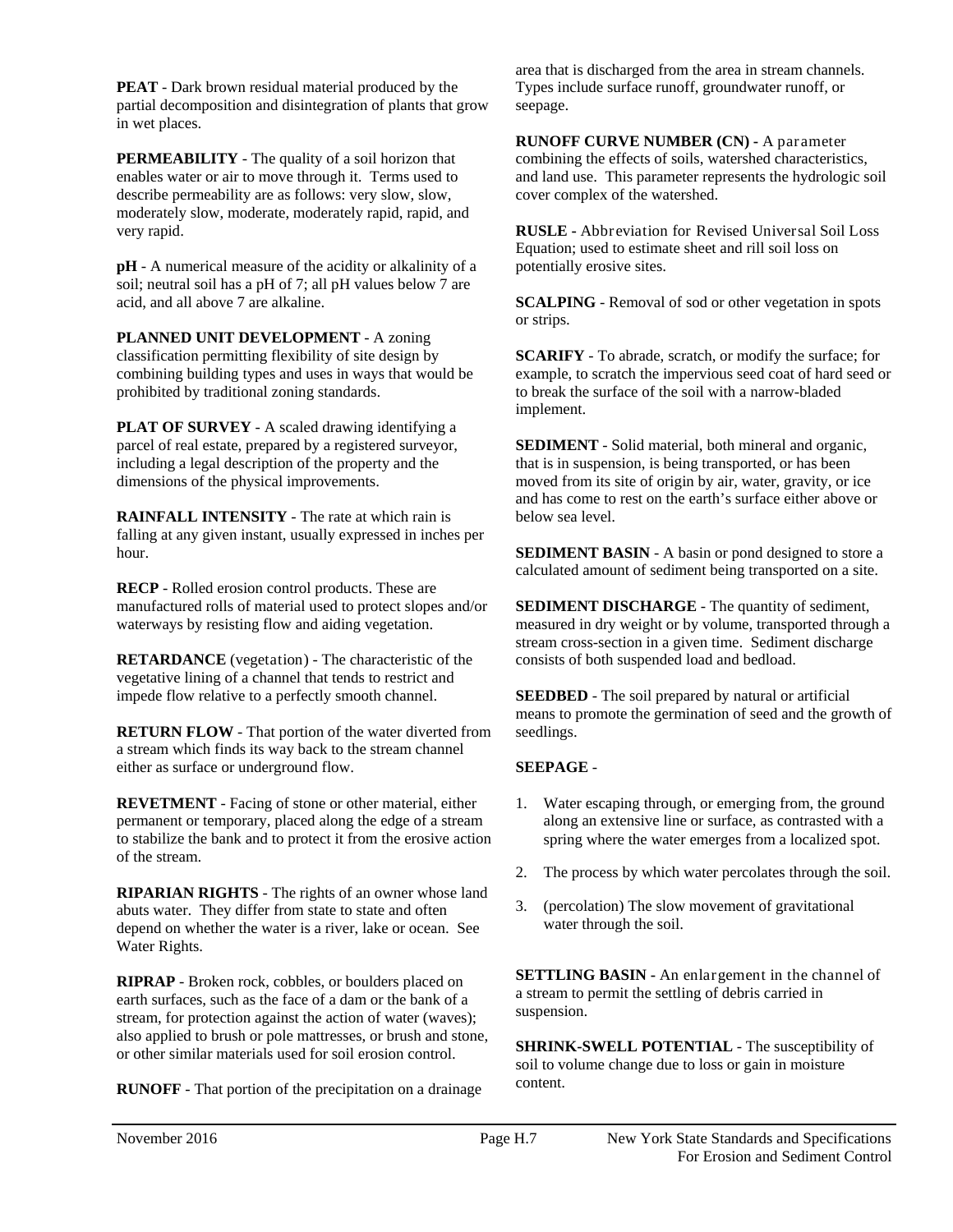perennial herb by its more woody stems and from a tree by<br>its low stature and habit of branching from the base. There<br>is no definite line between herbs and shrubs or between<br>shrubs and trees; all possible intergradations o its low stature and habit of branching from the base. There is no definite line between herbs and shrubs or between shrubs and trees; all possible intergradations occur. **SHRUB** - A woody perennial plant differing from a

horizontal distance first, as 1.5 to 1, or frequently, 1-1/2:1, meaning a horizontal distance of 1.5 feet to 1 foot vertical. horizontal distance first, as  $1.5$  to 1, or frequently,  $1-1/2:1$ , **SIDE SLOPES** (engineering) - The slope of the sides of a canal, dam, or embankment. It is customary to name the

**SITE ANALYSIS** - Evaluation of the qualities and drawbacks of a site by comparison with those aspects of other comparable sites.

 A plan which fully indicates the necessary land protection of their installation, which will effectively minimize soil **SOIL EROSION AND SEDIMENT CONTROL PLAN**and structural measures, including a schedule of the timing erosion and sediment yields.

**SOIL STRUCTURE** - The arrangement of primary soil particles into compound particles or clusters that are horizontal), columnar (prisms with rounded tops), blocky (angular or subangular), and granular. Structureless soils or (2) massive (the particles adhering together without any or (2) massive (the particles adhering together without any regular cleavage, as in many claypans and hardpans). separated from adjoining aggregates and have properties unlike those of an equal mass of unaggregated soil particles. The principal forms of soil structure are: platy (laminated), prismatic (vertical axis of aggregates longer than are: (1) single grain (each grain by itself, as in dune sand), **SIERCE** A boostly procedured paint of the surface of the surface of the surface of the surface of the surface of the surface of the surface of the surface of the surface of the surface of the surface of the surface of th

 composition.**SOIL SURVEY** - Survey showing soil type and

subdivided on the basis of the proportions of the various sand separates present. texture shown in Figure 1. The textural classes may be **SOIL TEXTURE** - The relative proportions of the various soil separates in a soil as described by the classes of soil texture shown in Figure 1. The textural classes may be<br>modified by the addition of suitable adjectives when coarse<br>fragments are present in substantial amounts; for example, gravelly silt loam. (For other modifications, see coarse fragments). Sand, loamy sand, and sandy loam are further

An open or closed channel, or both, used to convey excess water from a reservoir. It may contain gates, either manually or automatically controlled, to regulate the discharge of excess water.

 basin, or similar construction.**SPOIL** - Soil or rock material excavated from a canal,

datum. **STAGE** (hydraulics) - The variable water surface or the

# **COMMITTEE, COMMISSION, OR BOARD** - The state

agency established by state soil conservation districts, enabling legislation to assist with the administration of the provisions of the state soil conservation districts law. The official title may vary from the above as new, or amended, state laws are made.

**STILLING BASIN** - An open structure or excavation at the foot of an overfall, chute, drop, or spillway to reduce the energy of the descending stream.

**STREAMBANKS** - The usual boundaries, not the flood boundaries, of a stream channel. Right and left banks are named facing downstream.

**STRATA CAPACITY** - The maximum amount of material a stream is able to transport.

 **STREAM LOAD** - Quantity of solid and dissolved material carried by a stream. See Sediment Load.

**STORMWATER MANAGEMENT** - Runoff water safely conveyed or temporarily stored and released at an allowable rate to minimize erosion and flooding.

**STRIPPING** - Denuding vacant or untouched land of its present vegetative cover and topsoil.

 **SUBGRADE -** The soil prepared and compacted to support a structure or a pavement system.

 of surface soil), in which roots normally grow. Although a **SUBSOIL** - The B horizons of soils with distinct profiles. In soils with weak profile development, the subsoil can be defined as the soil below the plowed soil (or its equivalent common term, it cannot be defined accurately.

 **SUMP** - Pit, tank, or reservoir in which water is collected for withdrawal or stored.

**SUSPENDED LOAD** - The fine sediment kept in suspension in a stream because the settling velocity is lower than the upward velocity of the current.

 **SWALE -** A linear, but flattish depression in the ground impediment to traffic, as do ditches or gutters. surface which conveys drainage water but offers no

 instead of permitting it to flow uninterrupted down the their alignment, gradient, outlet, and cross-section. **TERRACE** - An embankment or combination of an embankment and channel constructed across a slope to control erosion by diverting or storing surface runoff slope. Terraces or terrace systems may be classified by Alignment is parallel or non-parallel. Gradient may be